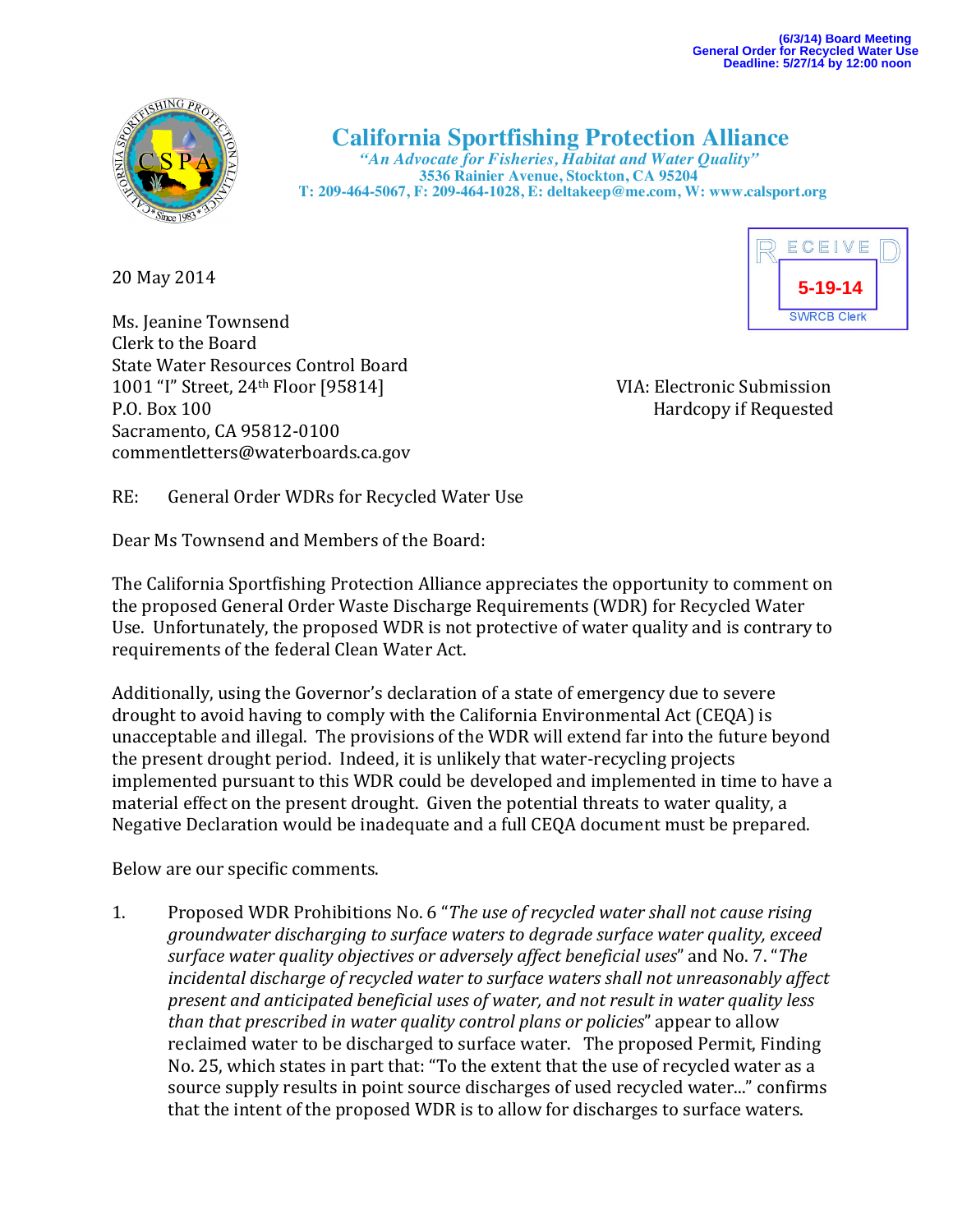These Prohibitions must be amended to prohibit the discharge of treated wastewater (reclaimed water) to surface water or the proposed WDR must be modified to be an NPDES permit.

- 2. The proposed General WDR, Finding No. 3, states in part that: *"Because discharges* to the ocean or brackish water bodies support few, if any, downstream beneficial uses, such discharges are excellent sources of wastewater for future recycling efforts." It would seem reasonable that most inland wastewater surface water discharges are to freshwater streams, which may eventually discharge into the ocean or brackish water bodies. A good example of this would be the numerous wastewater treatment systems located around Sacramento which discharge into the Delta or its tributaries. Although theses wastewater discharges ultimately reach saline waters and the ocean, significant and substantial beneficial uses exist in the freshwater streams and rivers. The existing downstream beneficial uses include municipal and domestic supply  $(MUN)$ ; agricultural supply, including irrigation and stock watering  $(AGR)$ ; industrial process supply (PROC); industrial service supply (IND); water contact recreation, including canoeing and rafting (REC-1); non-contact water recreation (REC-2); warm freshwater habitat (WARM); cold freshwater habitat (COLD); migration of aquatic organisms, warm and cold (MIGR); spawning, reproduction, and/or early development, warm (SPWN); wildlife habitat (WILD); and navigation (NAV). The proposed WDR Finding does not quantify how many treatment systems fall into the category of discharging into the ocean or brackish waters; however the quoted statement alone seems quite misleading.
- 3. The proposed General WDR, Finding No. 4, states in part that: "*The feasibility of* recycled water use depends on local circumstances, which affect the balance of costs and benefits. In drought conditions, recycled water can be particularly valuable, given *the scarcity of alternative supplies. In normal precipitation years recycled water use can allow reduced groundwater extraction allowing aquifers to recharge.*"

It should be noted that domestic wastewater treatment plants are typically constructed at a location downgradient of the served community. This is typically done to reduce pumping costs by making the most efficient use of gravity flow for sewage collection and delivery to the treatment plant. For recycled water, one of the most significant costs is constructing a dedicated distribution system and the operations and maintenance costs from pumping the water back uphill to the local community. For a community that has not already developed a dedicated water recycling distribution system the costs of construction and O&M often outweigh the benefits. Construction of a water recycling distribution system may also result in major disruption of the community while roads are torn up to lay pipelines and pumping facilities. It is at best naïve to think that a water recycling project with treatment plant modifications and construction of a distribution system could be built in relatively short order in response to an "emergency" drought.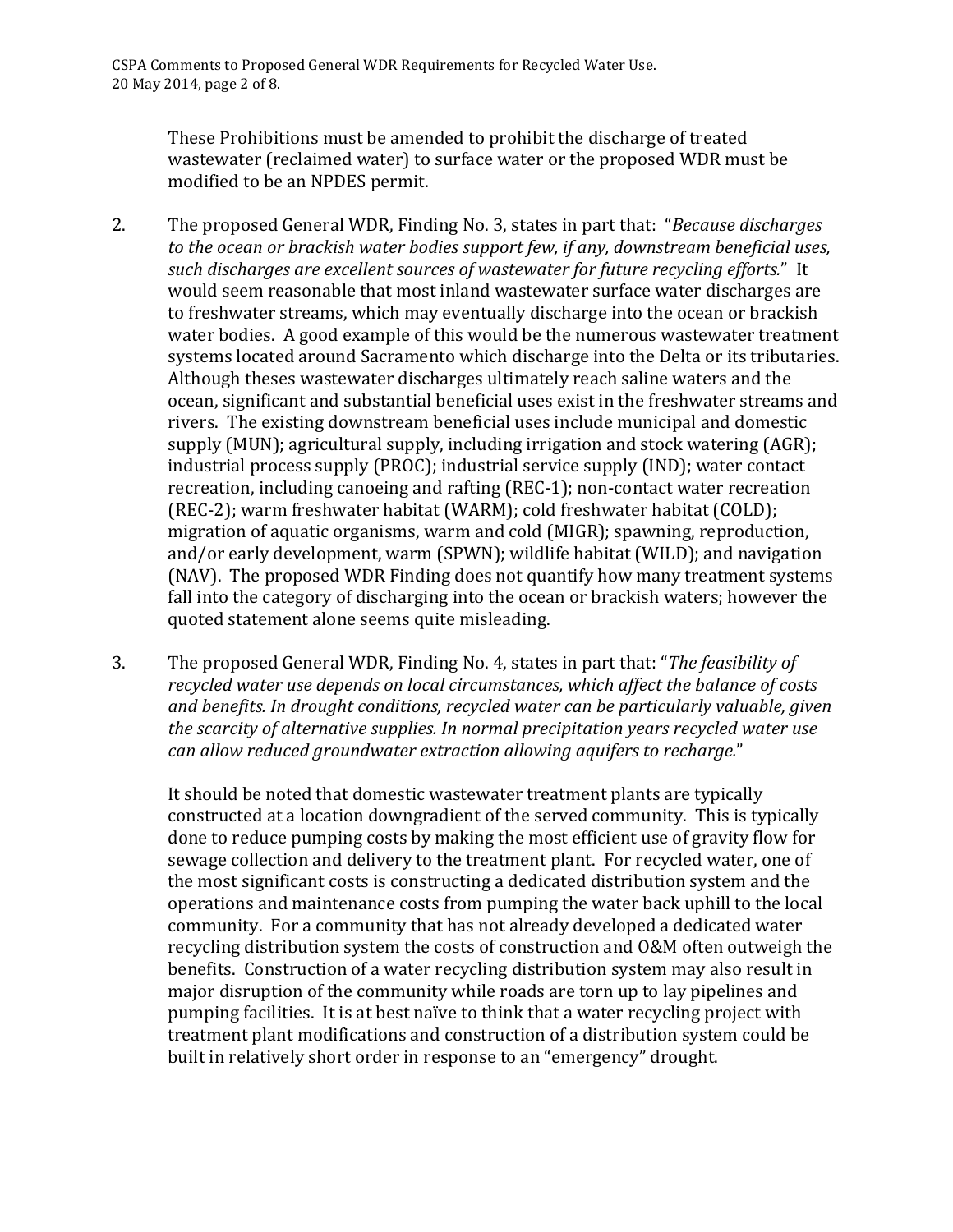The elimination of groundwater extraction would allow an aquifer to remain stable in terms of volume. Recharge would require that water percolate or be added to the aquifer. The statement that: "...*recycled water use can allow reduced groundwater extraction allowing aquifers to recharge*" does not seem to make technical sense; reduced extraction does not add water it just results in less being removed.

It should be noted that existing water distribution systems cannot be easily converted for recycled water as "reclaimed" water pipelines must be purple in color and the potential for cross connections with the potable water supply would be great. 

- 4. The proposed General WDR, Finding No. 4, states in part that: "The Recycled Water" Policy promotes the use of recycled water to achieve sustainable local water supplies and reduce greenhouse gas emissions." Since the generation and use of recycled water typically entails additional wastewater treatment, construction of a distribution system and pumping to the point of use; a reduction in greenhouse gas emissions seems questionable. Also, while the use of reclaimed water promotes increased water efficiency, the question is whether or not it is protective of water quality. As written, the proposed WDR does not protect water quality.
- 5. The proposed General WDR, Finding No. 10, states in part that:

"*This General Order authorizes certain beneficial recycled water use consistent with*  title 22. Activities that are not authorized by this order include:

*a. Activities designed to replenish groundwater resources. Groundwater*  replenishment activities include surface spreading basins, percolation ponds, or *injection through groundwater wells.*

*b. Disposal of treated wastewater by means of percolation ponds, excessive hydraulic loading of recycled water in use areas, etc. where the primary* purpose of the activity is disposal of treated wastewater."

The proposed WDR or the associated Fact Sheet does not state the reason for the prohibitions against groundwater replenishment projects or the disposal of wastewater by percolation. However, the California Department of Public Health (DPH) has drafted regulations for Groundwater Replenishment Reuse Projects which are projects involving the planned use of recycled municipal wastewater that is operated for the purpose of replenishing a groundwater basin designated for use as a source of municipal and domestic water supply. These draft regulations require additional treatment or dilution beyond tertiary (settled, oxidized coagulated and filtered) to achieve a greater log removal of pathogens to protect the drinking water beneficial use.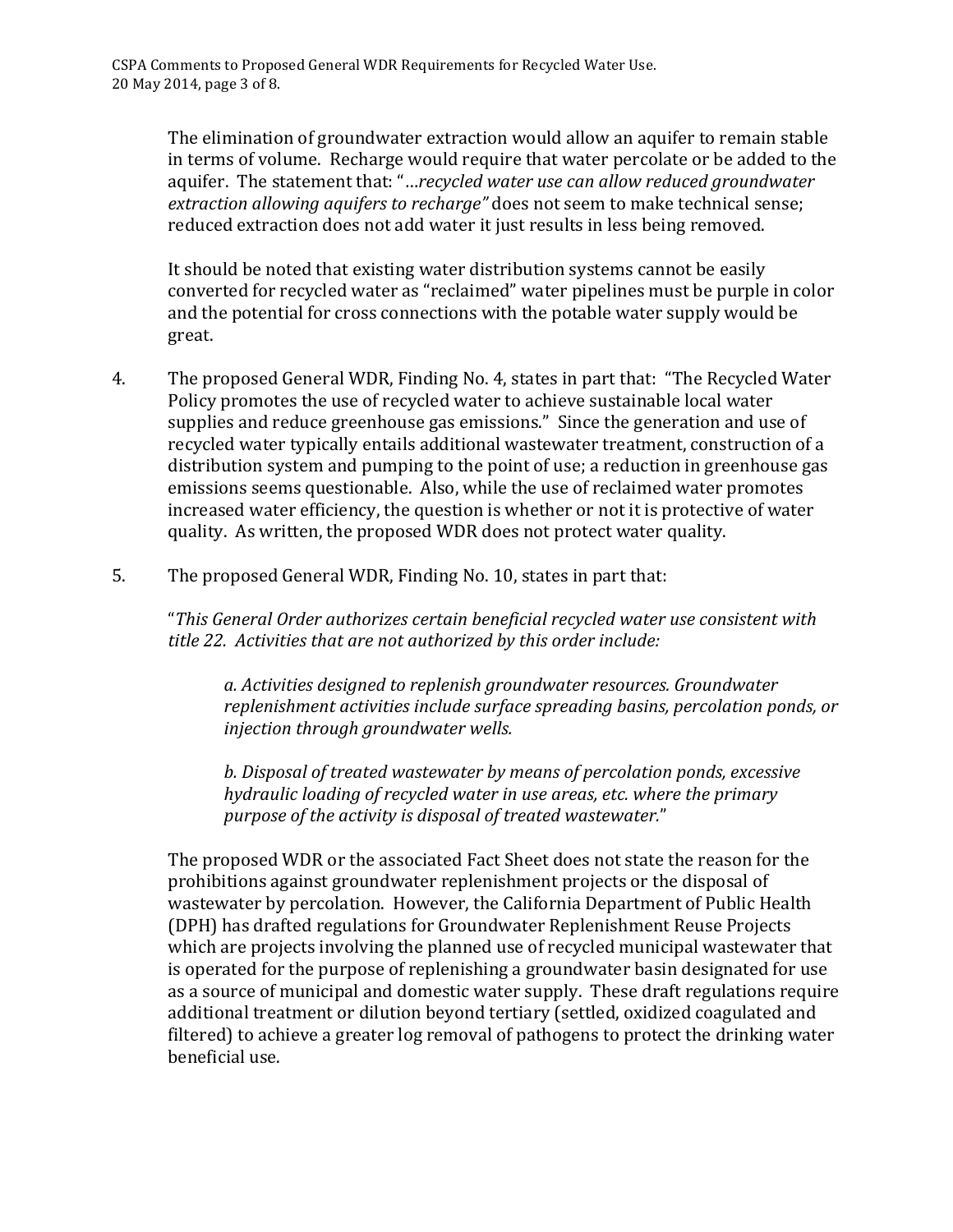This is not a departure from the past policies of DPH taking the position that tertiary treated wastewater is not fit for drinking water purposes. This can clearly be seen by the requirement that golf courses using tertiary treated wastewater must clearly use signs to warn users that reclaimed water is not fit for drinking. Direct ingestion is a more sensitive use of water than contact recreation uses or eating food crops irrigated with treated sewage. In 1987 DPH issued the *Uniform Guidelines for the Disinfection of Wastewater* (Uniform Guidelines) as recommendations to the Regional Water Quality Control Boards regarding disinfection requirements for wastewater discharges to surface waters. The Uniform Guidelines recommend a "no discharge" of treated domestic wastewater to freshwater streams used for domestic water supply. Where is not possible to prevent a wastewater discharge: the Uniform Guidelines recommend that no discharge be allowed unless a minimum of a twenty-to-one in stream dilution is available and tertiary treatment is provided.

**The point is** that tertiary treated water directly migrating to groundwater is not protective of the drinking water beneficial use unless additional treatment is provided or significant dilution is provided. The difference that the proposed WDR appears to put forth is whether the migration to groundwater is intentional or incidental, however from a prospective of protecting water quality it makes no difference. Either the migration of treated wastewater to groundwater is protective of the drinking water beneficial use or it is not.

- 6. The proposed General WDR, Finding No. 22, cites the Antidegradation Policy: "State Water Board Resolution No. 68-16, the Statement of Policy with Respect to *Maintaining High Quality of Waters in California (the Antidegradation Policy)* requires that disposal of waste into the waters of the state be regulated to achieve the *highest water quality consistent with the maximum benefit to the people of the state. The quality of some waters is higher than established by adopted policies and that* higher quality water shall be maintained to the maximum extent possible consistent with the Antidegradation Policy. The Antidegradation Policy requires the following:
	- a. Higher quality water will be maintained until it has been demonstrated to the state that any change will be consistent with the maximum *benefit to the people of the state, will not unreasonably affect present* and anticipated beneficial use of the water, and will not result in water *quality less than that prescribed in the policies.*
	- *b.* Any activity that produces a waste or may produce waste or increased *volume or concentration of waste and discharges to existing high quality* waters will be required to meet waste discharge requirements *that will result in the Best Practicable Treatment or Control (BPTC) of the discharge necessary to assure pollution or nuisance will not occur,* and the highest water quality consistent with the maximum benefit to the people of the state will be maintained."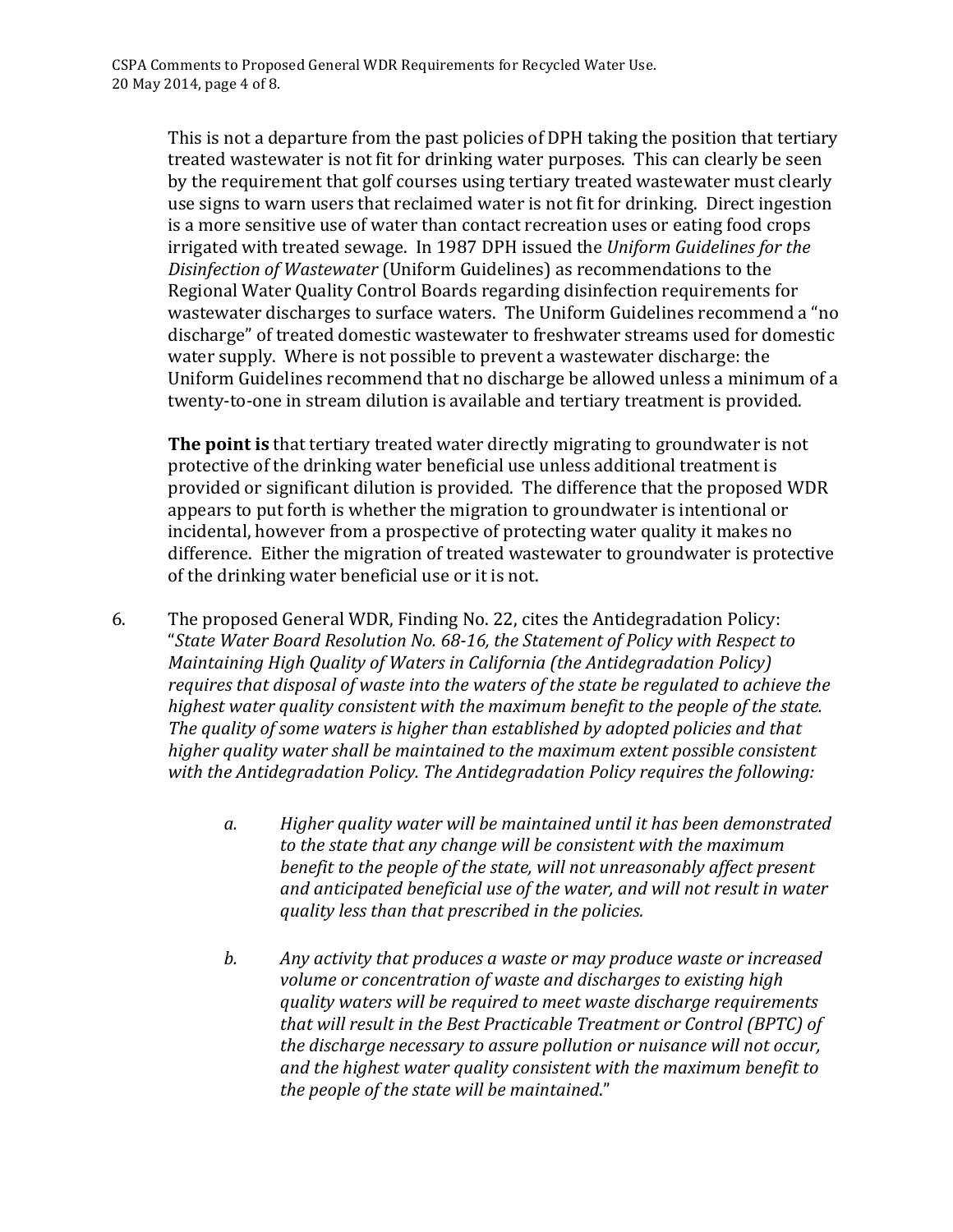6A) As is cited from the Antidegradation Policy: "*Any activity that produces a waste or may produce waste or increased volume or concentration of waste* and discharges to existing high quality waters will be required to meet waste discharge requirements that will result in the Best Practicable Treatment or *Control (BPTC) of the discharge..."* Proposed WDR, General Provision No. 10 requires that: "Users shall comply with all requirements of applicable WDRs or waivers of WDRs, including without limitation WDRs or waivers regulating *agricultural discharges to irrigated lands.*" 

It is assumed that General Provision No. 10 is a requirement that the wastewater treatment plant must be in full compliance with their WDR or NPDES permit which is necessary to meet the requirements of the Antidegradation Policy. For example, a wastewater treatment plant may have an effluent limitation for copper for which they are noncompliant. There is nothing else in the proposed WDR that would require compliance with the limitation for copper, which could allow unacceptable concentrations of a toxic substance to migrate to surface water or groundwater. General Provision No. 10 should be clarified to state that a user must be in full compliance with the WDR or NPDES permit for the wastewater treatment plant prior to allowing any reclaimed water use under the proposed WDR. Proposed WDR, "B. SPECIFICATIONS: 1. Recycled water production, distribution, and use shall be in compliance with all of the following requirements:" should be amended to require full compliance with the WDR or NPDES permit for the wastewater treatment plant.

- 6B) Many wastewater treatment facilities operate under compliance schedules to meet limitations contained in their WDR or NPDES permit. Under such conditions, the facility cannot currently meet the discharge limitation. The proposed WDR, in accordance with the Antidegradation Policy, should require that wastewater treatment plants be fully compliant with final effluent limitations prior to allowing any reclaimed water use under the proposed WDR.
- 6C) Many wastewater treatment plant WDRs or NPDES permits have effluent limitations that allow for mixing zones or water effects ratios (WERs) that were developed on the site specific conditions for the receiving stream. Reclaimed water discharges would likely be to a different water body or stream reach. In accordance with the Antidegradation Policy, the mixing zone or WER allowance would not be applicable to the reclaimed water discharge. The proposed WDR should prohibit the discharge of reclaimed water for wastewater treatment systems that are permitted relaxed discharge limitations based on mixing zone or WER allowances.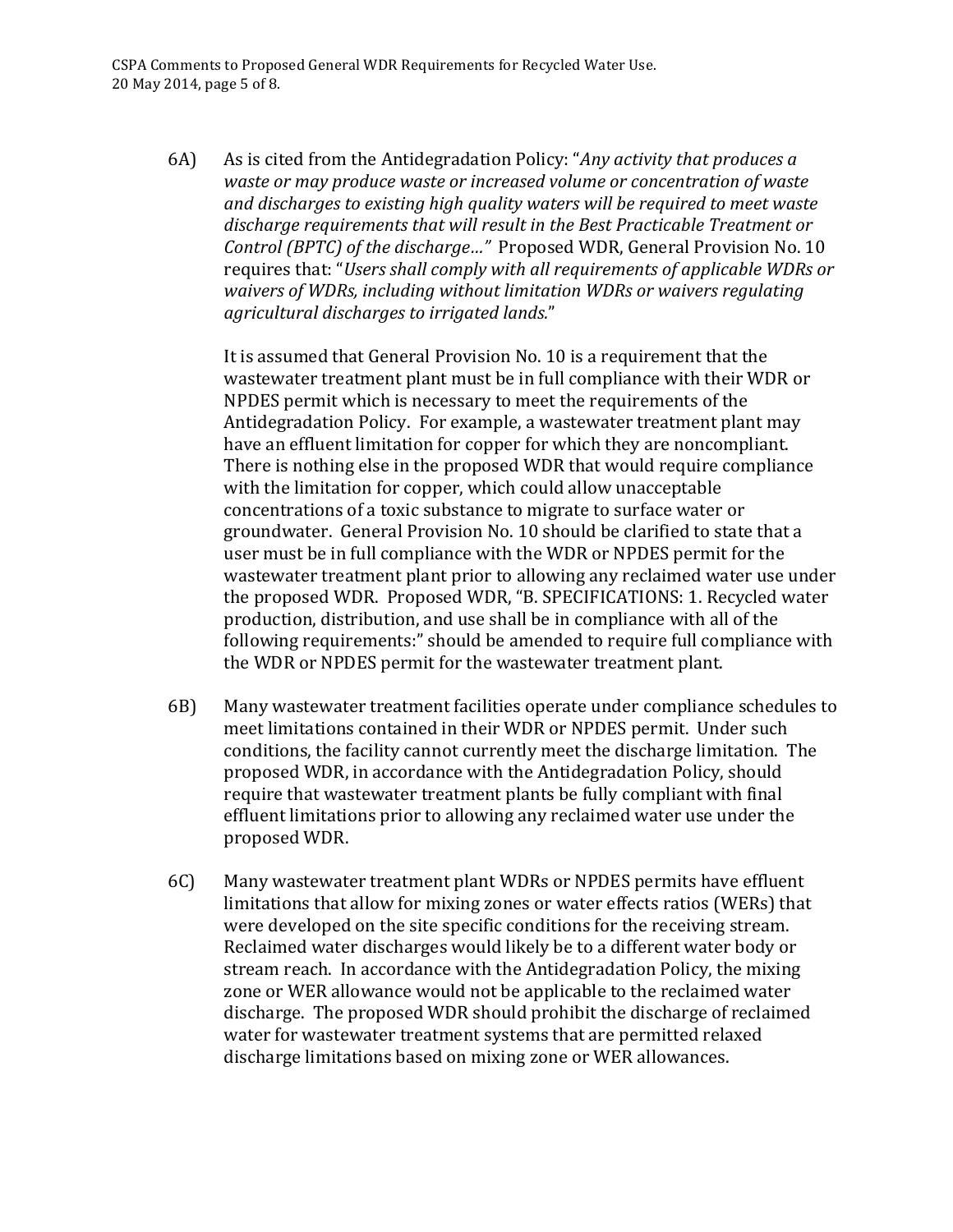CSPA Comments to Proposed General WDR Requirements for Recycled Water Use. 20 May 2014, page 6 of 8.

- 7. The proposed WDR should be amended to require compliance with reclamation requirements contained in the California Water Code and the Health and safety Code. For example, the Health and Safety Code, section 116815, requires the use of purple pipe for the delivery or distribution of recycled water. This requirement is absent in the proposed WDR.
- 8. The proposed WDR Antidegradation Policy discussion and several Findings discuss that "Constituents of concern that have the potential to degrade groundwater include salinity, nutrients, pathogens (represented by coliform bacteria), and disinfection by*products.*" This fails to discuss priority pollutants, such as phthalates and toxic metals, and constituents of emerging concern (CECs). In the issuance of NPDES permits throughout the state, it is common that priority pollutants contained in the California Toxics Rule (CTR) have been found to present a reasonable potential to exceed water quality standards. These constituents also present a reasonable potential to degrade groundwater quality when reclaimed water migrates to groundwater. Failure to discuss priority pollutants and CECs leaves the Antidegradation Policy discussion incomplete. Certainly one cannot assess whether best practicable treatment and control of a wastewater discharge is provided without assessing compliance with water quality standards for priority pollutants.
- 9. The proposed Permit, Finding No. 23, part of the Antidegradation Policy assessment, states that: "This General Order regulates discharges to numerous water bodies, each with its own chemical characteristics. There is not sufficient data to determine which receiving waters are high quality waters. To the extent a discharge covered under this General Order may be to high quality waters, this General Order is consistent with the Antidegradation Policy as described in the findings below. Salt and Nutrient *Management Plans will require analysis on an ongoing basis to evaluate inputs to the* basin, the salt and nutrient mass balance, and the available assimilative capacity." However, the proposed WDR, General Provision No. 4, only requires development of a salt and nutrient management plan if directly required by a Regional Board. The Antidegradation Policy assessment is misleading by indicating that salt and nutrient plans will be required. The Antidegradation Policy assessment is inadequate and incorrect and will in most cases not lead to information capable of determining the quality of the receiving stream or any available assimilative capacity.
- 10. The proposed WDR Monitoring and Reporting Program is completely void of any meaningful monitoring. Monitoring and Reporting for full compliance with the wastewater treatment system's WDR or NPDES permit detailing the quality of water being "reclaimed" should be required. Monitoring for ammonia, nitrates and nitrites, as well as total Kjeldahl nitrogen is absent. Monitoring for salts is absent. Monitoring for toxic constituents, priority pollutants and CECs is absent. Groundwater sampling is absent. Sampling required in the proposed WDR is not adequate to determine compliance.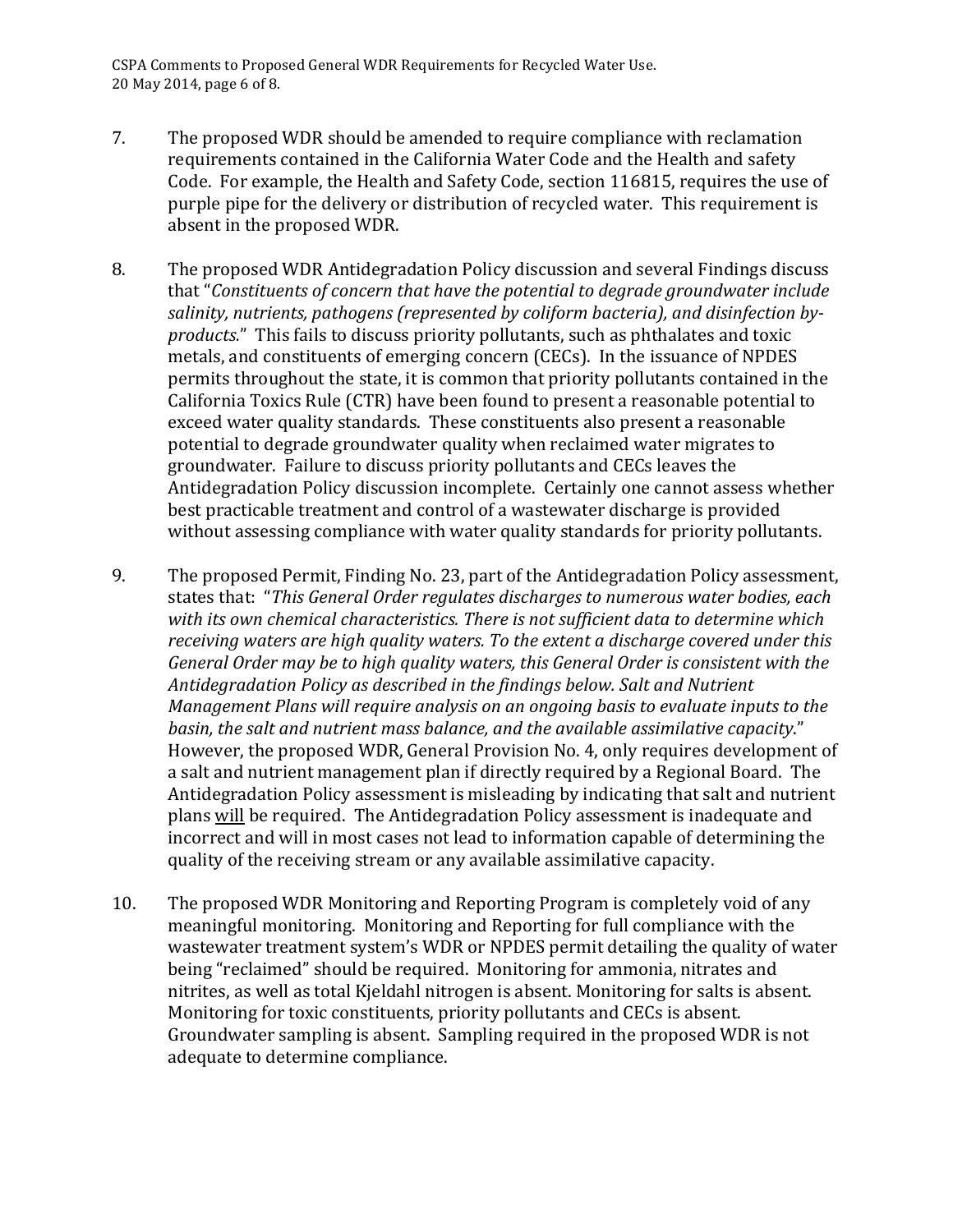The proposed Reporting is inadequate. Noncompliance cannot be reported if sampling is not conducted. Incidents of noncompliance for visual observations, such as runoff of reclaimed water to surface waters should be reported to the Regional and State Water Boards immediately.

11. The proposed WDR, Finding No. 8 states that: "*The California Department of Public Health* (CDPH) has primary statewide responsibility for protecting public health. It has established statewide water recycling criteria in California Code of Regulations, title 22, division 4, chapter 3 (hereafter referred to as title 22). Approved uses of recycled water under title 22 depend on the level of treatment, disinfection, and potential for public contact. CDPH has categorized recycled water based on treatment and disinfection levels. There are four categories of recycled water relevant to this General *Order, they are listed here and defined in the indicated title 22 section:* 

a. Undisinfected secondary recycled water (Cal. Code Regs., tit. 22, § 60301.900.) b. Disinfected secondary-23 recycled water (Cal. Code Regs., tit. 22, § 60301.225.) *c. Disinfected secondary-2.2 recycled water (Cal. Code Regs., tit. 22, § 60301.220.) d. Disinfected tertiary recycled water (Cal. Code Regs., tit. 22, § 60301.230.)*" 

The proposed WDR should, but does not, include any corresponding requirement or limitation where each of treated water may or may not be used. It is apparently up to the wastewater generator to interpret Title 22. The proposed WDR should specify and detail where wastewater may and may not be discharged based on the level of treatment provided.

12. As cited in the above comments, the proposed WDR makes a significant difference between intentional percolation of reclaimed for groundwater recharge and percolation for the storage or disposal of groundwater. From a water quality perspective no difference is documented; percolated wastewater to groundwater has a potential to degrade groundwater quality. There are issues where conditions may increase the potential for percolated wastewater to degrade groundwater quality that is not addressed by the proposed WDR: specifically highly permeable soils, fractured bedrock and shallow groundwater. Generally, land disposal of treated wastewater relies on plant uptake and soil column adsorption to remove additional pollutants when wastewater is allowed to percolate to groundwater. This is evidenced by the proposed WDRs requirement to apply wastewater at agronomic rates, particularly for nutrients. In areas with highly permeable soils or shallow groundwater there may be little or no plant uptake or soil filtration to remove any pollutants. The proposed WDR prohibits the intentional percolation of reclaimed water to groundwater. The California DPH is also recommending regulations that require additional treatment and/or dilution for groundwater recharge projects where the source water is reclaimed water. We also cite above that authorities have recommended that a tertiary level of treatment is not sufficiently protective for drinking water. The allowance to store and/or irrigate areas where the soils are highly permeable, overlie fractured bedrock or where groundwater is shallow will